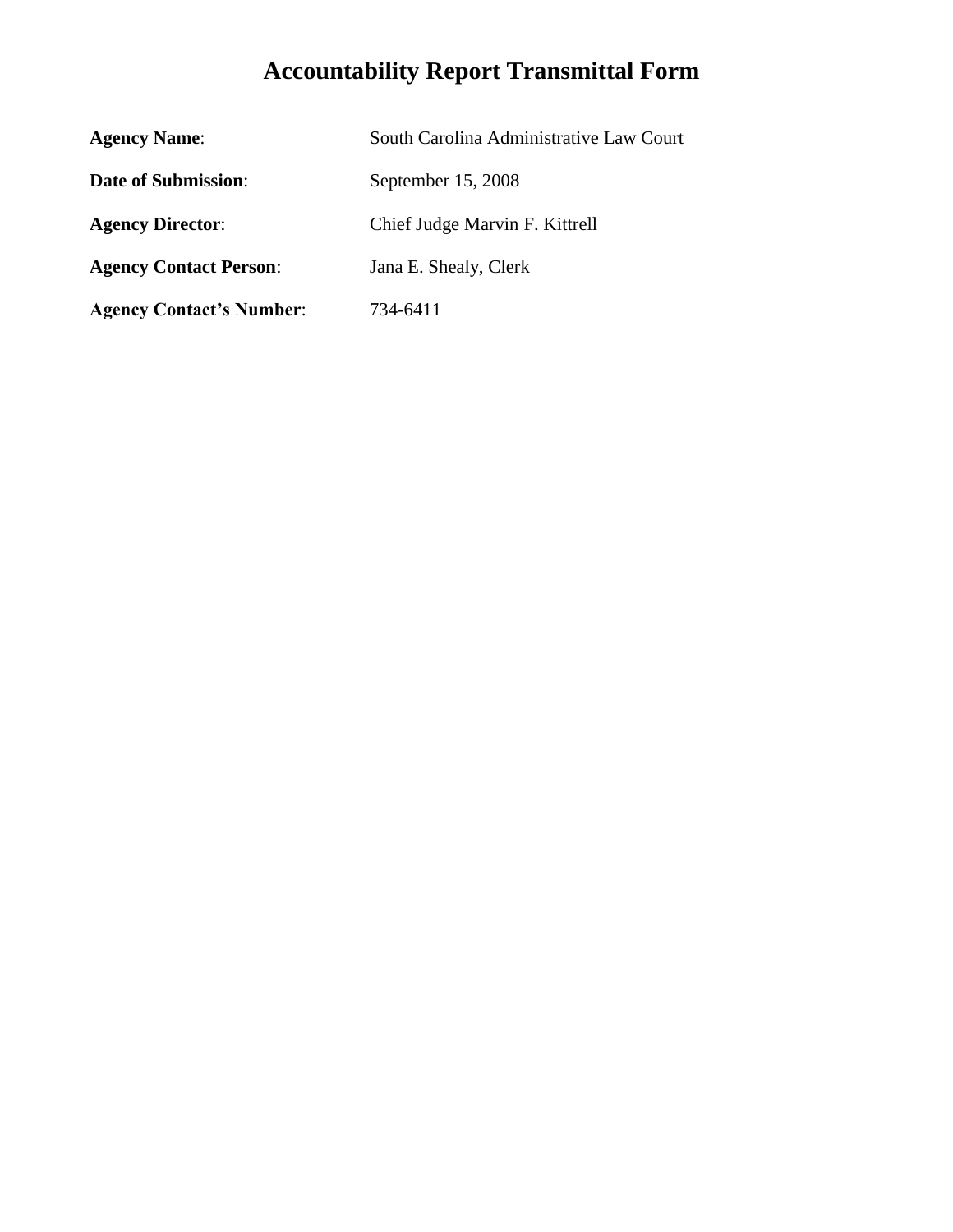# **Section I - Executive Summary**

### **Mission and Values**

The Administrative Law Court is an autonomous quasi-judicial agency and court of record within the executive branch of state government. The provisions establishing the Court are contained in Article 5, Chapter 23 of Title 1 of the 1976 South Carolina Code of Laws. The Division of Motor Vehicle Hearings was created in 2005 and is an office within the South Carolina Administrative Law Court. When used herein, "the Agency" means the Administrative Law Court and the Division of Motor Vehicle Hearings collectively while "the Court" refers to the Administrative Law Court and "DMVH" refers to the Division of Motor Vehicle Hearings. (Effective October 1, 2008, the DMVH will become the Office of Motor Vehicle Hearings or OMVH pursuant to Act 279 of 2008.)

The Court's mission is to provide a neutral forum for fair, prompt and objective hearings for any person(s) affected by an action or proposed action of certain State agencies or departments. Previously, citizens desiring an evidentiary hearing to challenge the action of a State agency were heard by hearing officers employed or contracted by that particular agency.

The Court's jurisdiction is statutory in nature. Because the Court is an agency within the executive branch of state government, its power to hear a particular type of case from a particular agency is derived exclusively from the legislative branch of state government, the General Assembly. The Court has jurisdiction over three types of matters:

> Contested cases. Administrative law judges (ALJs) preside as the fact finder in all contested cases involving agencies and departments of the executive branch of state government in which a single hearing officer was previously authorized to hear and decide such cases, with certain exemptions.

> Appeals. ALJs hear appeals from final decisions of contested cases before professional and occupational licensing boards or commissions within the Department of Labor, Licensing and Regulation. The Court also has appellate jurisdiction to review final decisions of various other boards or departments. Also, the Court hears appeals from certain final decisions of the Department of Corrections pursuant to Al-Shabazz v. State, 338 S.C. 354, 527 S.E.2d 742 (2000) and from certain final decisions of the Department of Probation, Parole and Pardon Services, pursuant to Furtick v. S.C. Dept. of Probation, Parole and Pardon Services, 352 S.C. 594, 576 S.E.2d 146 (2003).

> Regulation hearings. ALJs preside over public hearings held during the promulgation of regulations by an agency or department for which the governing authority is a single director. Upon the conclusion of a regulation hearing, an ALJ issues a written report including findings as to the need and reasonableness of the proposed regulation. If the report includes a finding of a lack of need or lack of reasonableness, the report may include suggested modifications to the proposed regulation.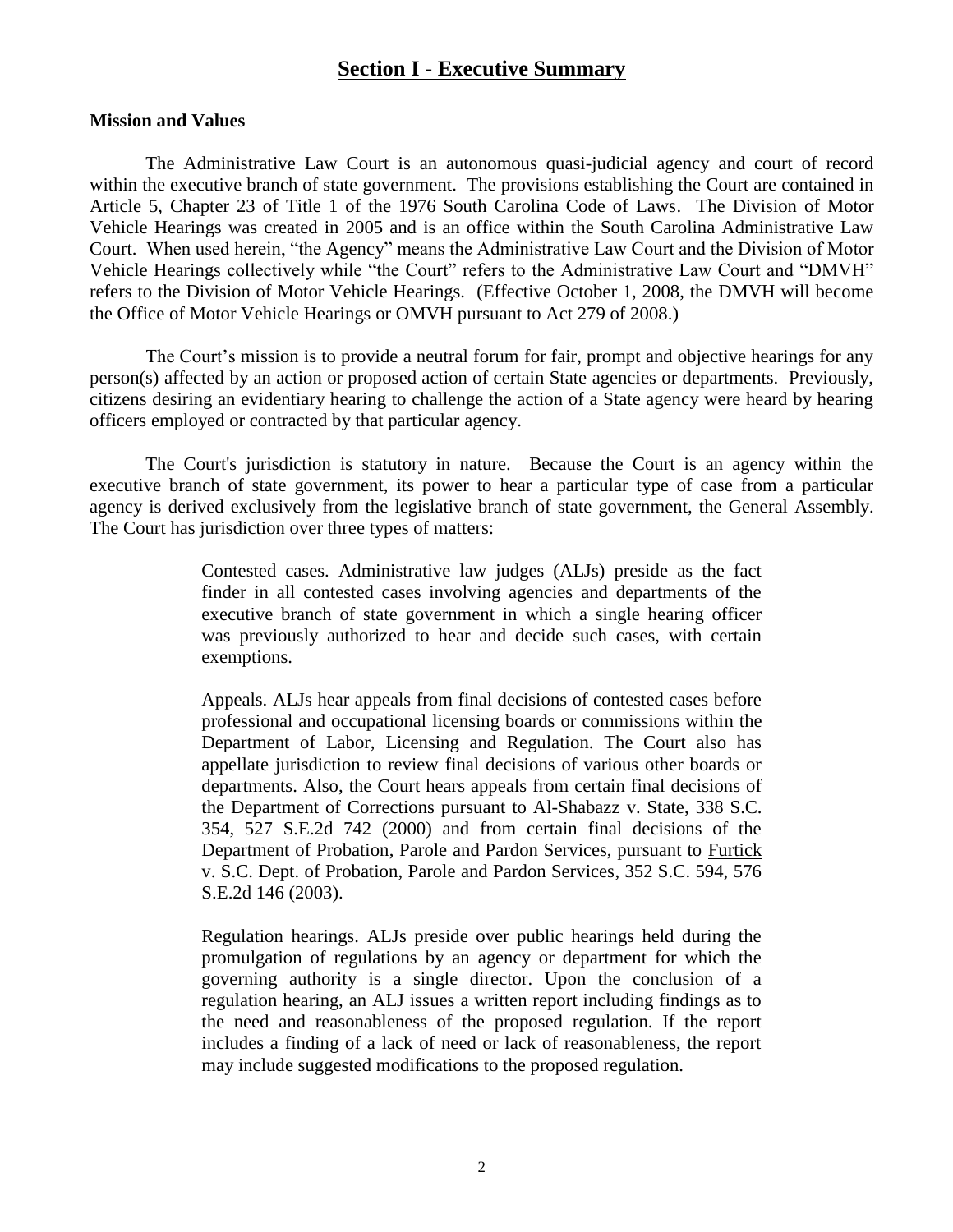The DMVH is statutory in nature also and has five Hearing Officers who conduct hearings in accordance with Chapter 23 of Title 1, the Administrative Procedures Act, and the rules of procedure for the Administrative Law Court.

The DMVH provides a neutral forum for fair, prompt and objective hearings for persons affected by an action or proposed action of the South Carolina Department of Motor Vehicles, ensuring due process and respecting the dignity of all.

Under the South Carolina Administrative Procedures Act, ALJs have the power to issue those remedial writs as are necessary to give effect to the Court's jurisdiction. Further, ALJs have the power to issue injunctions and enforce subpoenas as well as the same power at chambers or in open hearing as do circuit court judges, which includes the power of contempt.

The Agency's contested case hearings and other proceedings are open to the public unless confidentiality is allowed or required by law.

# **Key Strategic Goals**

- Improve the age of disposed cases
- Provide fair, prompt and impartial hearings for all litigants
- Enhance information and services provided to customers on the Agency's website
- Update/improve information technology

# **Opportunities**

- Continued partnership with PRT for IT support
- New performance review/appraisal process to enhance employee satisfaction and accountability
- Go live date scheduled for case management system

# **Barriers**

- Less than desired percentage of cases being disposed of within agency guidelines
- Budget reduction
- Roadblocks to technological renovation of courtrooms

# **Major Achievements**

- Case Management System set to go live in October 2008
- Development of new performance review/appraisal process designed to enhance employee satisfaction, growth and accountability

# **Accountability Report**

Information from the Report is used throughout the year by the Court to review and assess the areas regarding the delivery of its service that may need improvement.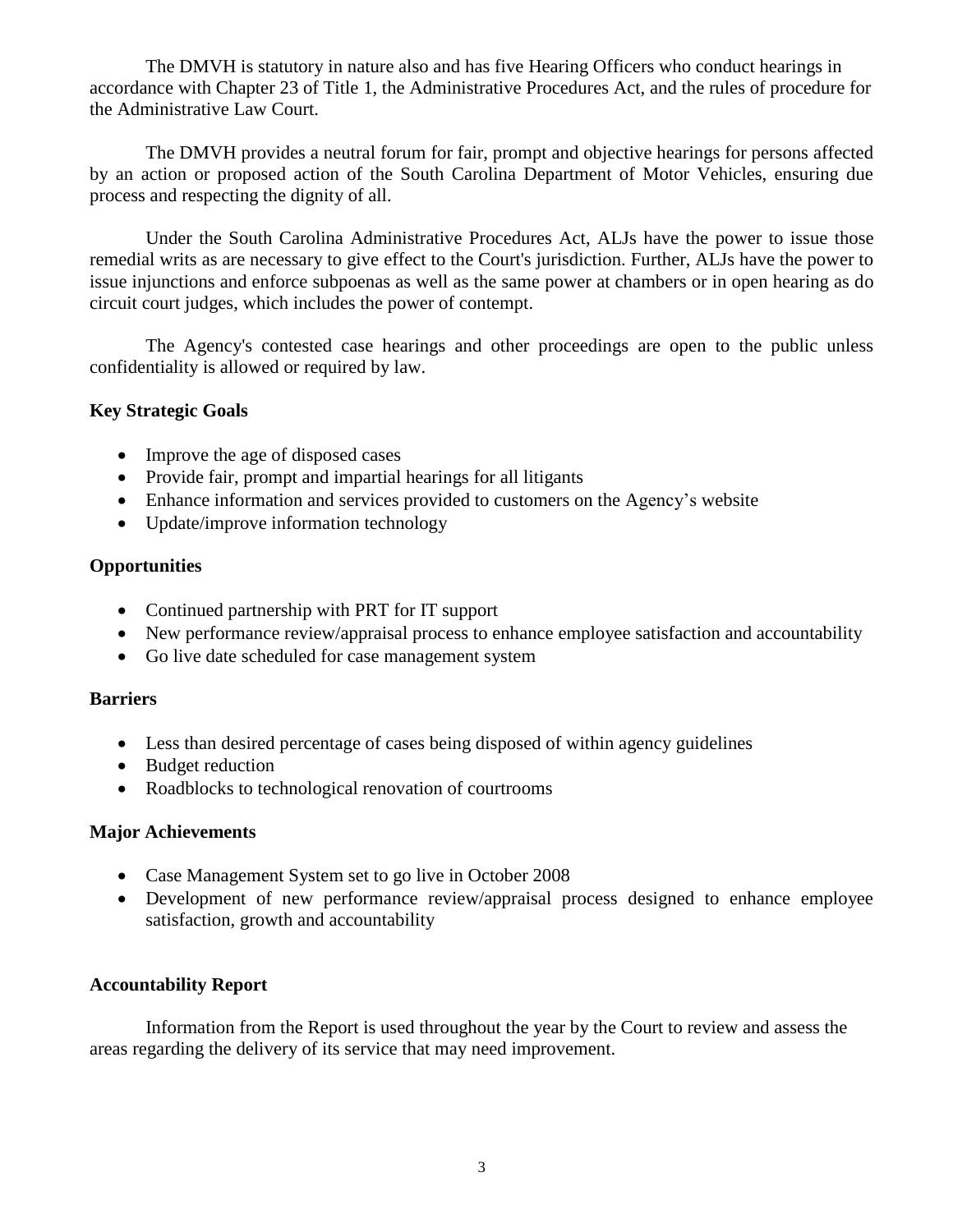# **Description of Major Products and Services**

A Final Order is issued in every case filed with the Court or the DMVH. The Final Order provides a final resolution to all issues in the case. The processes that result in the issuance of the Final Order include the pre-hearing activity of filing documents, sharing information, participating in scheduling conferences, addressing motions, and conducting pre-hearing conferences. Most cases proceed to a hearing, which is the opportunity for both sides of the dispute to present their case. Finally, there will be the collection of any legal research necessary for the ALJ or Hearing Officer to write the Final Order. All of the processes comprise the single service of the Agency – to handle and dispose of administrative law disputes.

# **Key Customers and Stakeholders**

Litigants (including those who are the license or permit holders and those individuals that may protest the licenses and permits), attorneys, certain state agencies and local governments, the media, and other interested citizens are the Agency's key customers. Those persons are also considered stakeholders, along with the Governor, members of the General Assembly and any citizen or taxpayer of the state that has the potential to become involved in a proceeding before the Agency.

# **Key Suppliers**

The General Assembly provides the Agency with its jurisdiction through existing law and the creation of new statutes. The Judicial Branch provides case law that may have precedential value on future decisions issued by the Agency. Key customers provide factual and legal information during the process of the hearing and give input that may be incorporated into new rules or procedures for the Agency.

# **Number of Employees**

44 (33 positions are filled, leaving a 25% vacancy rate. All positions are unclassified)

# **Operation Locations**

South Carolina Administrative Law Court Edgar A. Brown Building, Suite 224, 1205 Pendleton St., Columbia

Division of Motor Vehicle Hearings Edgar A. Brown Building, Suite 325, 1205 Pendleton St., Columbia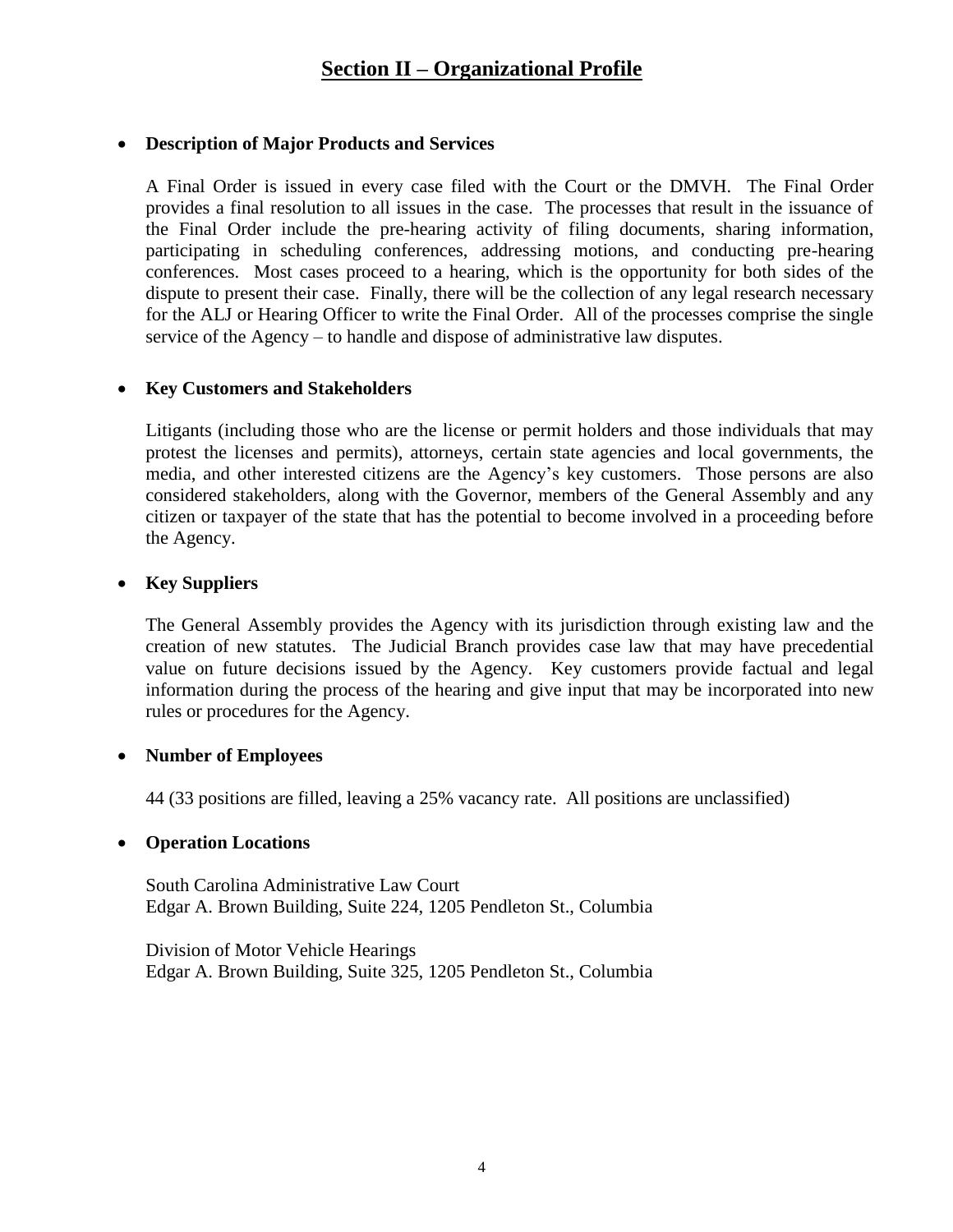### **Organizational Structure**

The Chief Judge is the administrative head of the Court, hiring and supervising all administrative staff, and is also the Director of the DMVH. The structure of the administrative staff within the Court has changed significantly over the past several years. Currently, the positions comprising the administrative staff are the Business Office, which is responsible for finance and personnel, facilities management and information technology of the entire Agency, including the DMVH; the Office of General Counsel for research/legal support; and the Clerk's Office, which is responsible for caseload management, contract court reporters, governmental affairs, and assistance to the Chief Judge for overall administration of the Court and the DMVH. The Chief Judge and the other five ALJs have a law clerk that each hires and supervises. Each judge also has a staff counsel assigned specifically to him or her for research and drafting. Within the DMVH there are two Senior Hearing Officers, three Hearing Officers and four support staff. The Hearing Officers report directly to the ALC General Counsel and the staff report directly to the ALC Clerk. The Clerk and General Counsel are responsible to the Chief Judge/Director.

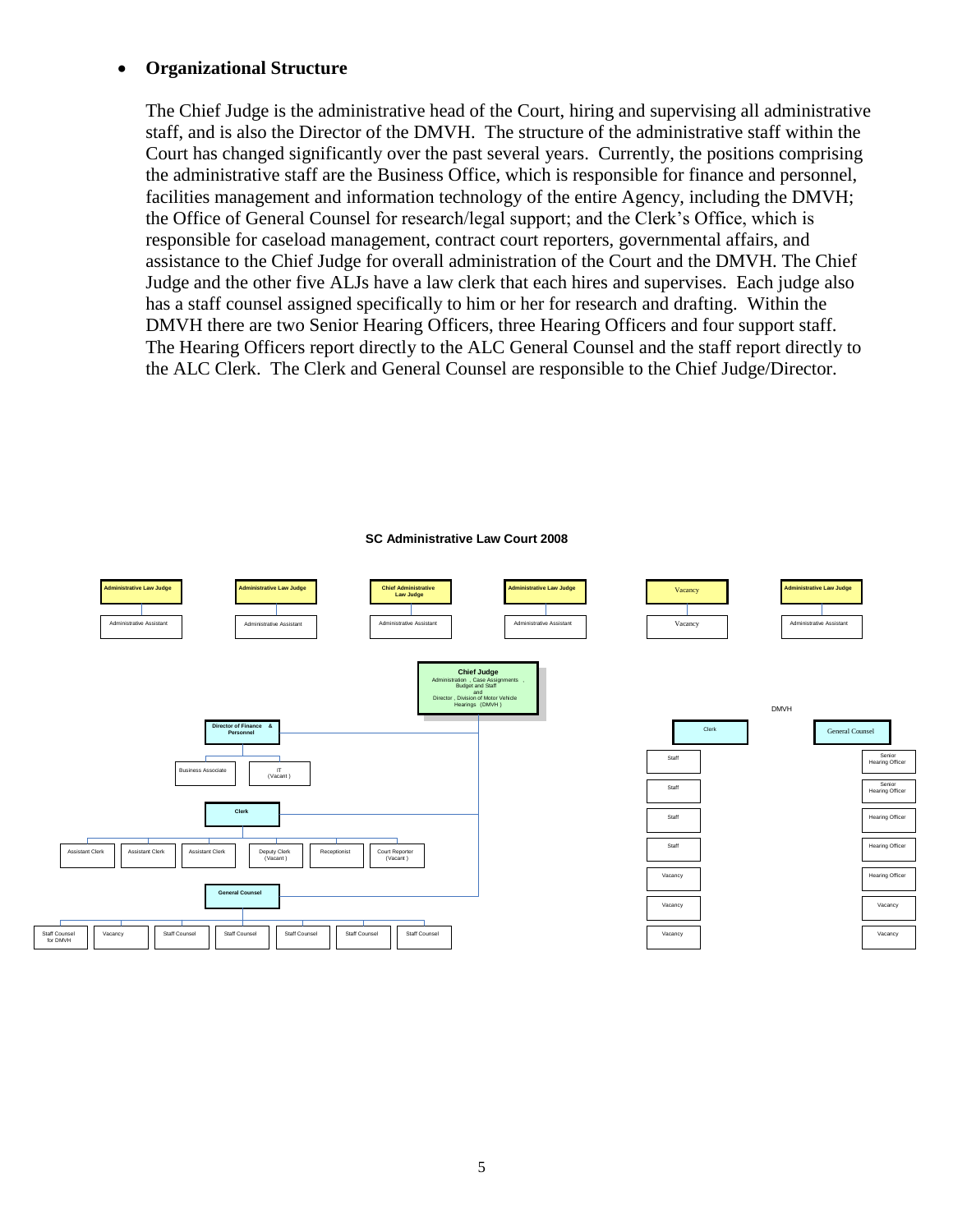### **Accountability Report Appropriations/Expenditures Chart**

### **Base Budget Expenditures and Appropriations**

|                                            | FY 06-07<br>Actual<br><b>Expenditures</b> |               | FY 07-08<br>Actual<br><b>Expenditures</b> |               | FY 08-09<br>Appropriatio<br>ns Act |               |
|--------------------------------------------|-------------------------------------------|---------------|-------------------------------------------|---------------|------------------------------------|---------------|
| <b>Major Budget</b>                        | <b>Total Funds</b>                        | General       | <b>Total Funds</b>                        | General       | <b>Total Funds</b>                 | General       |
| <b>Categories</b>                          |                                           | <b>Funds</b>  |                                           | <b>Funds</b>  |                                    | <b>Funds</b>  |
| Personal<br>Service                        | \$1,679,737                               | \$1,411,074   | \$1,966,060                               | \$1,645,910   | \$1,960,603                        | \$1,660,603   |
| Other<br>Operating                         | \$<br>492,956                             | \$<br>136,395 | \$<br>529,598                             | \$<br>190,334 | \$<br>444,869                      | \$<br>144,869 |
| Special Items                              |                                           |               |                                           |               |                                    |               |
| Permanent<br>Improvements                  |                                           |               |                                           |               |                                    |               |
| Case Services                              |                                           |               |                                           |               |                                    |               |
| <b>Distributions</b><br>to<br>Subdivisions |                                           |               |                                           |               |                                    |               |
| Fringe<br><b>Benefits</b>                  | \$<br>438,073                             | \$<br>389,194 | \$<br>536,446                             | \$<br>442,915 | \$<br>518,598                      | \$<br>429,370 |
| Non-recurring                              |                                           |               |                                           |               |                                    |               |
| <b>Total</b>                               | \$2,610,766                               | \$1,936,663   | \$3,032,103                               | \$2,279,159   | \$2,924,070                        | \$2,234,842   |

### **Other Expenditures**

| Sources of                   | FY 06-07<br>Actual  | FY 07-08 Actual     |
|------------------------------|---------------------|---------------------|
| <b>Funds</b>                 | <b>Expenditures</b> | <b>Expenditures</b> |
| Supplemental<br><b>Bills</b> |                     | \$<br>177,736       |
| Capital<br>Reserve<br>Funds  |                     |                     |
| <b>Bonds</b>                 |                     |                     |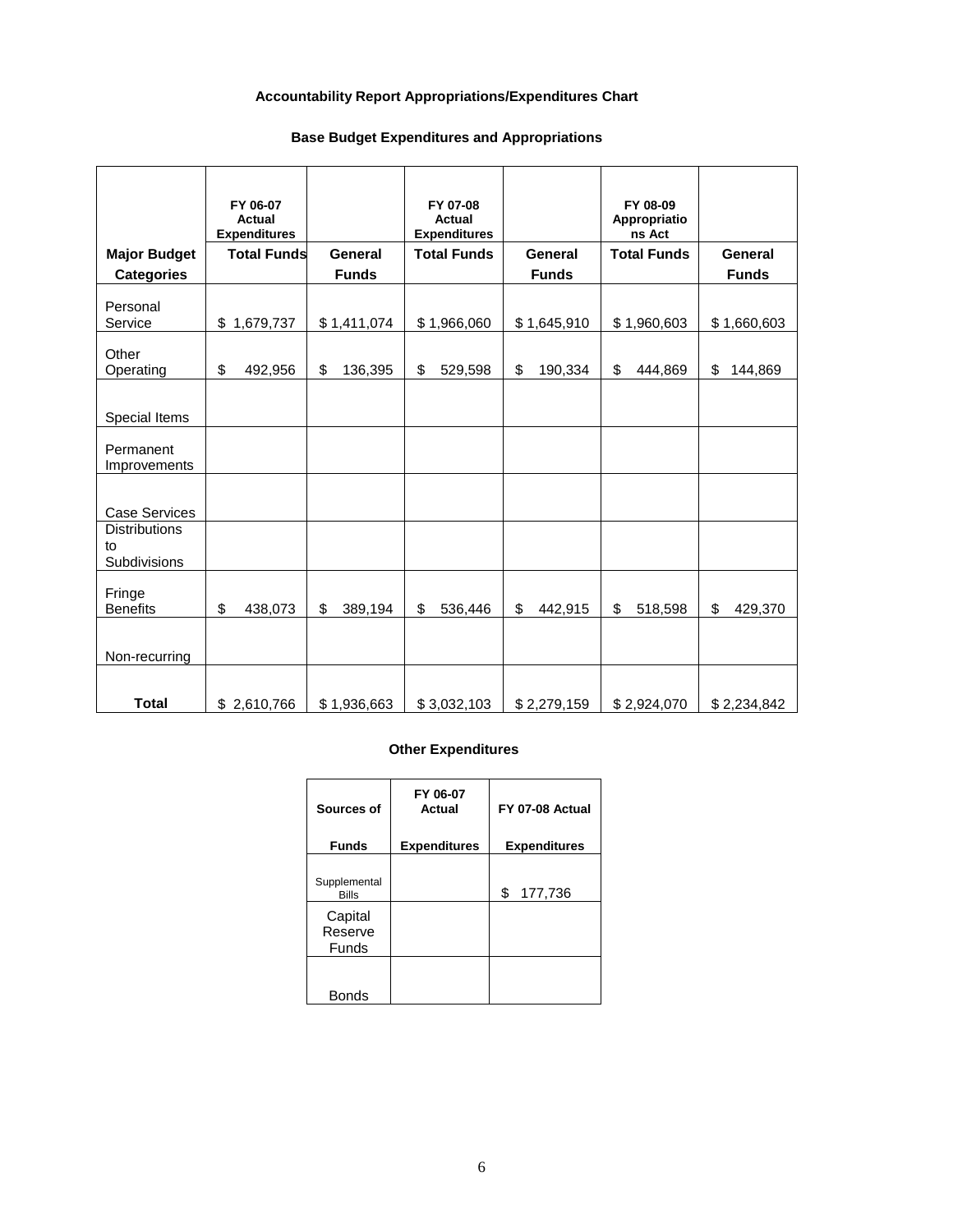# **South Carolina Administrative Law Court Major Program Areas**

| Program              | <b>Major Program Area</b>                                                                                                                                                                                                       | FY 06-07                   |                    | FY 07-08                   |          | <b>Key Cross</b>      |     |                              |
|----------------------|---------------------------------------------------------------------------------------------------------------------------------------------------------------------------------------------------------------------------------|----------------------------|--------------------|----------------------------|----------|-----------------------|-----|------------------------------|
| <b>Number</b>        | <b>Purpose</b>                                                                                                                                                                                                                  | <b>Budget Expenditures</b> |                    | <b>Budget Expenditures</b> |          | <b>References for</b> |     |                              |
| and Title            | (Brief)                                                                                                                                                                                                                         |                            |                    |                            |          |                       |     | <b>Financial</b><br>Results* |
|                      | Process, hear, and decide contested<br>cases, appeals, regulation and                                                                                                                                                           | State:                     | 1,633,396.00       |                            | State:   | 1,972,837.00          |     | Fig. 7.2-1 to<br>$7.2 - 2$   |
| I. SCALC             | injunctive relief matters from state<br>agencies pursuant to Article 1, Sect. 22                                                                                                                                                | Federal:                   |                    |                            | Federal: |                       |     |                              |
| Hearings             | of the SC Constitution, S.C. Code Ann                                                                                                                                                                                           | Other:                     | 183,430.00         |                            | Other:   | 153,541.00            |     |                              |
|                      | 1-23-500 et seq., Al-Shabazz v. State<br>and various agency specific statutes.                                                                                                                                                  | Total:                     | 1,816,826          |                            | Total:   | 2,126,378.00          |     |                              |
|                      |                                                                                                                                                                                                                                 |                            | % of Total Budget: | 69%                        |          | % of Total Budget:    | 71% |                              |
|                      | Administration of the Agency (the<br>Court and DMVH), particularly in<br>regards to Agency Accounting, Human<br>Resources, Budgeting, and<br><b>Receptionist Functions</b>                                                      | State:                     | 141,248.00         |                            | State:   | 193,733.00            |     |                              |
|                      |                                                                                                                                                                                                                                 | Federal:                   |                    |                            | Federal: |                       |     |                              |
| I. Admin<br>Overhead |                                                                                                                                                                                                                                 | Other:                     |                    |                            | Other:   |                       |     |                              |
|                      |                                                                                                                                                                                                                                 | Total:                     | 141.248.00         |                            | Total:   | 193,733.00            |     | <b>NA</b>                    |
|                      |                                                                                                                                                                                                                                 |                            | % of Total Budget: | 6%                         |          | % of Total Budget:    | 6%  |                              |
|                      |                                                                                                                                                                                                                                 | State:                     | 162,019.00         |                            | State:   | 112,589.00            |     |                              |
| I. DMVH<br>Hearings  | Process, hear and decide<br>administrative hearings required by SC<br>motor vehicle and driver license laws<br>pursuant to South Carolina Code Title<br>56, Administrative Procedures Act, and<br>Financial Responsibility Act. | Federal:                   |                    |                            | Federal: |                       |     | Fig. 7.2-3                   |
|                      |                                                                                                                                                                                                                                 | Other:                     | 490,672.00         |                            | Other:   | 599,403.00            |     |                              |
|                      |                                                                                                                                                                                                                                 | Total:                     | 652,691.00         |                            | Total:   | 711,992.00            |     |                              |
|                      |                                                                                                                                                                                                                                 |                            | % of Total Budget: | 25%                        |          | % of Total Budget:    | 23% |                              |

**Below: List any programs not included above and show the remainder of expenditures by source of funds.**

Case Management Supplemental, One Time Supplemental Funds for Business Associate New Position

| <b>Remainder of Expenditures:</b> | State:             | State:             |            |
|-----------------------------------|--------------------|--------------------|------------|
|                                   | Federal:           | Federal:           |            |
|                                   | Other:             | Other:             | 177,736.00 |
|                                   | Total:             | Total:             | 177,736.00 |
|                                   | % of Total Budget: | % of Total Budget: |            |

\* Key Cross-References are a link to the Category 7 - Business Results.

These References provide a Chart number that is included in the 7th section of this document.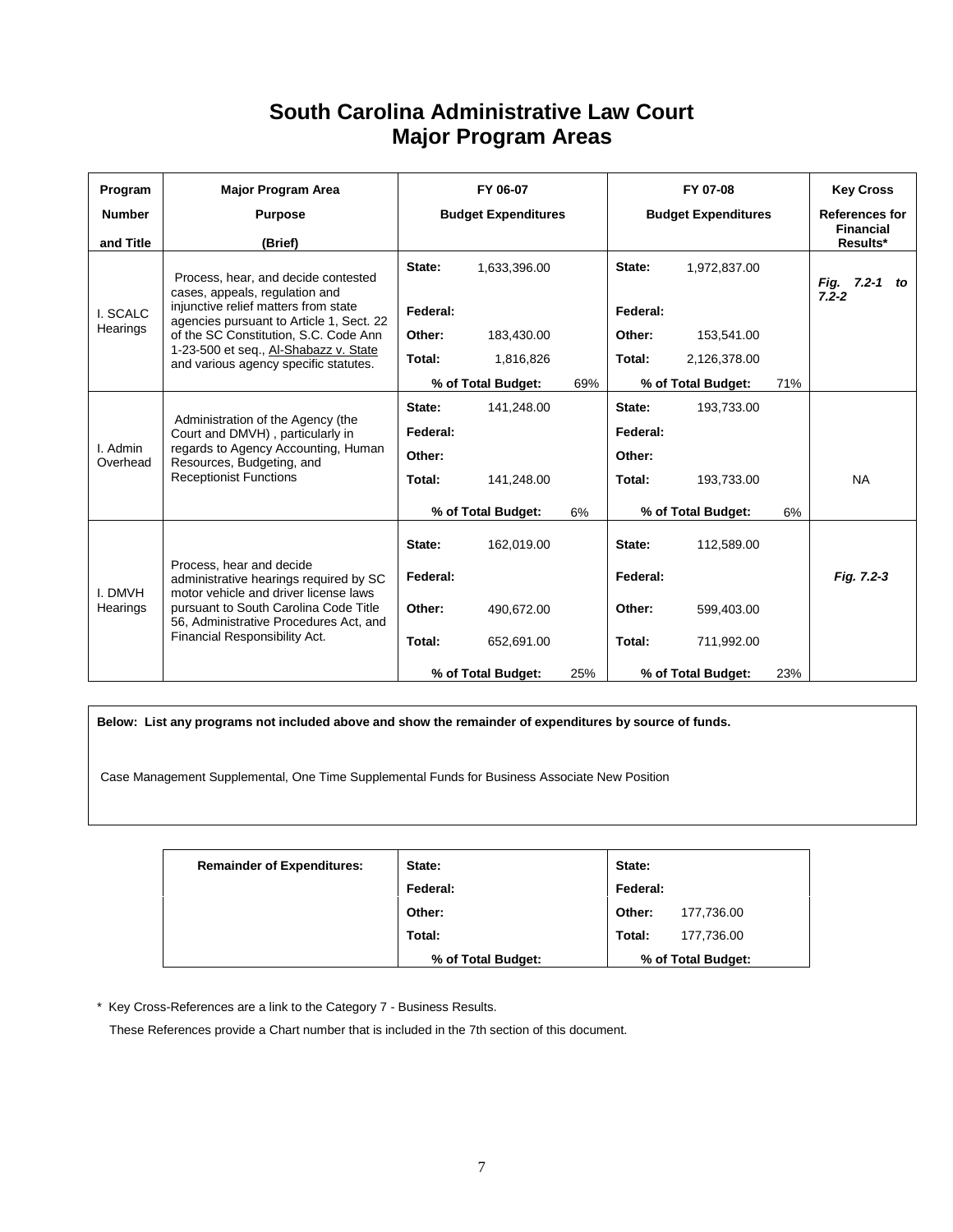### **Section III - Elements of Malcolm Baldridge Award**

### **Category 1 - Leadership**

The Chief Judge of the Court is responsible for the administration of the Agency pursuant to S.C. Code Ann. §§ 1-23-570 and 1-23-660. The Chief Judge is ultimately responsible for the fiscal and administrative accountability of the Court. This includes budgetary matters, assignment of cases and the duties and responsibilities of the administrative staff and the Hearing Officers and staff of the DMVH. The Chief Judge sets administrative policy for the Agency and appoints the Clerk of the Court. The five ALJs serve as senior leaders in the Court and are often consulted with by the Chief Judge regarding administrative matters for the Court. However, most of the ideas affecting the Agency direction are initiated by the Chief Judge and/or Clerk and are researched by the Clerk and the General Counsel at the direction of the Chief Judge. The Chief Judge also consults the hearing officers in developing policy for the DMVH. Changes to the Internal Rules or the Court's Rules of Procedure must be voted on by the ALJs pursuant to S.C. Code Ann. § 1-23-650. As appropriate, new policies for the Court are circulated to the ALJs for comment before they are implemented. However, pursuant to S.C. Code Ann. § 1-23- 660, only the Chief Judge has the authority to promulgate rules governing practice and procedures before the DMVH. The Clerk is the Chief Judge's primary assistant in administering the policy and serves as manager of the Agency.

Timetables and goals for the timely disposition of assigned cases were initially set when the Court was first created. Periodically, these timetables are reviewed by the ALJs, Chief Judge and Clerk, and adjusted by the Clerk at the direction of the Chief Judge. The importance of these performance expectations is tied directly to the Court's one mission, which sets the Agency's organizational values. The Chief Judge and the other ALJs are responsible for ensuring the efficient disposition of cases assigned to each. Although the Chief Judge is the administrator of the Court, and the other ALJs serve as senior leaders, each ALJ has autonomy over the cases he or she is assigned to preside over. Therefore, each ALJ and his or her law clerk are responsible for ensuring the fair and prompt disposition of the cases assigned to their office. The timeframes for issuing the highest volume of DMVH decisions (implied consent or BAC) are defined by statute. In those cases, the decision has to be issued within 30 days of the hearing date.

Most empowerment issues arise with employees who work directly for the ALJs, or within the Clerk's Office. No actions by the ALJs as a group have been necessary to accomplish this. The ALJs might review or endorse opportunities for institutional and/or individual learning, but usually the Chief Judge or the Clerk's Office initiates these activities. Any ALJ or staff member may request to attend training of which he or she becomes aware.

As with organizational values, most policies governing employee and judicial ethics were approved by the ALJs during the first several years after the Agency was created in 1994. The ALJs are bound by the Code of Judicial Conduct pursuant to S.C. Code Ann. § 1-23-560. The ALJs and the Court attorneys are bound by the Code of Professional Conduct. Further, all Court staff are subject to the provisions of South Carolina Appellate Court Rule 507, and Rule 506, Canon 8. The DMVH Hearing Officers are bound by the Code of Judicial Conduct, South Carolina Appellate Court Rule (SCACR) SCACR 506, Canon 8 regarding confidences gained in the course of employment and SCACR 507 regarding political activity.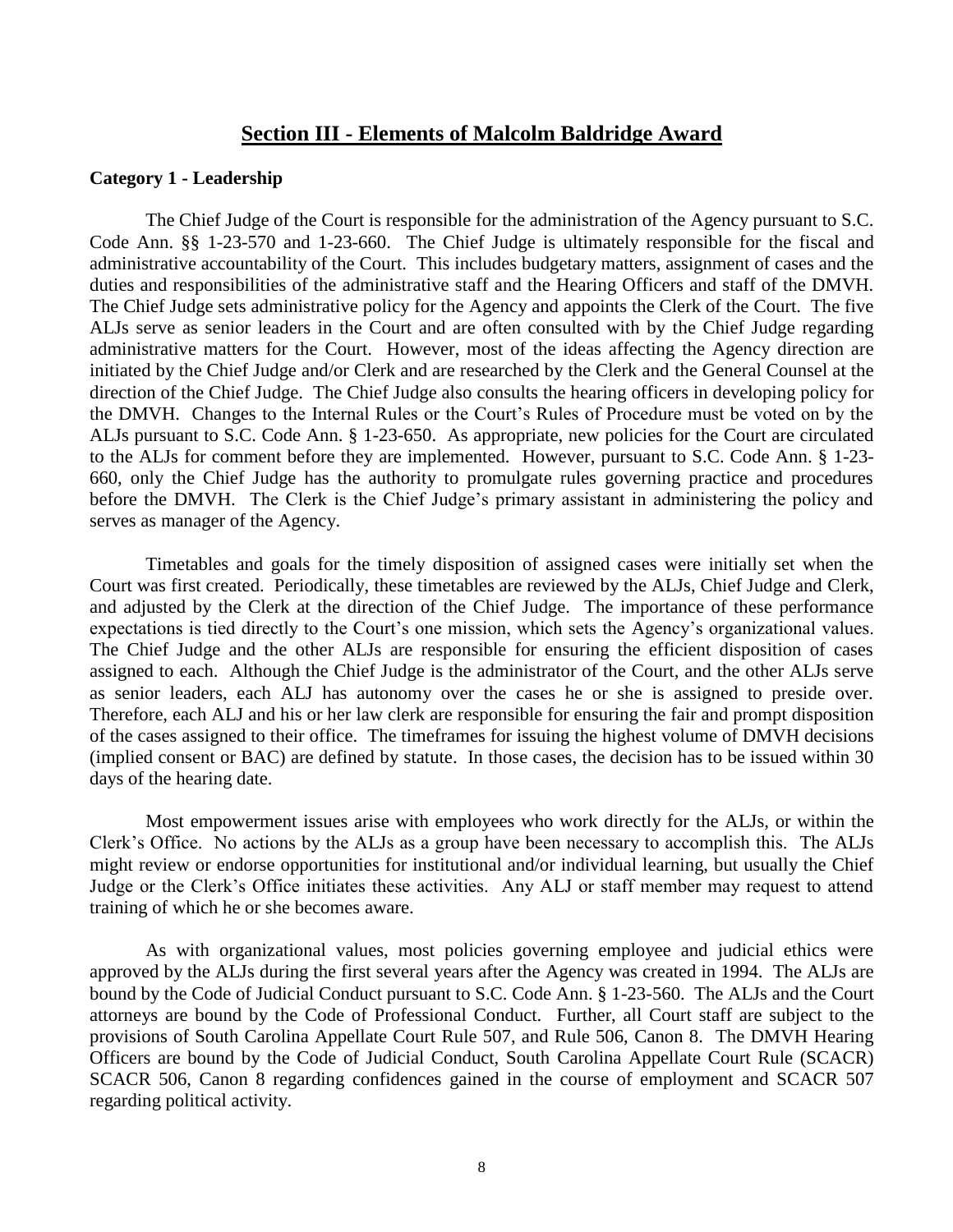### **Category 2 - Strategic Planning**

The Agency is a small organization consisting of two tiers. The Court essentially has seven different offices: the six judges' offices and the administrative staff. The only program is the prompt and fair disposal of all cases filed with the Agency. Although no formal strategic plan is in place, the Court has informal plans for achieving certain goals, particularly in regard to improvement of information technology and improvement of the age of disposed cases in order to enhance our main goal of providing fair, prompt and impartial hearings for all litigants. The second tier of the Agency is the DMVH. The implied consent hearings have to be held within 30 days of the request for hearing and an order has to be issued within 30 days of the date of the hearing. For the other case types within DMVH there is no statutory requirement on time frames. However, a significant portion of those decisions are issued within 30 to 45 days of the hearing. (Pursuant to Act 201 of 2008 the time frames for implied consent hearings will be deleted effective February 10, 2009.)

The assignment of cases to an ALJ is accomplished using an internal rotation system to ensure an equitable distribution of quantity and complexity of cases. The legal support staff assists the ALJs in the research and drafting of orders. The administrative staff provides support functions, such as case management, financial, personnel, and facilities management. This allocation of resources and workload is used to assist in the timely disposal of cases.

The ALJs are periodically advised of external events that may affect jurisdiction and/or caseload. Shifts of personnel to accommodate changes in jurisdiction, if necessary, will be implemented after discussion with the ALJs. As a result of the budget cuts, contract court reporters are used on a regular and on-going basis in lieu of full-time employees. This was discussed with the ALJs and implemented by the Chief Judge.

In consultation with the ALJs, time standards for disposing of each type of case before the Court have been developed. Statistics are generated annually, which track the progress in meeting those time standards. Reports are shared informally with ALJs, and any adjustments to the objectives or measures will normally be provided to the ALJs for review prior to implementation. The Annual Accountability Report is provided on the Court's website at [www.scalc.net.](http://www.scalc.net/)

| Program            | <b>Supported Agency</b>                                             | <b>Related FY 07-08</b>                                   | <b>Key Cross</b>                |
|--------------------|---------------------------------------------------------------------|-----------------------------------------------------------|---------------------------------|
| <b>Number</b>      | <b>Strategic Planning</b>                                           | <b>Key Agency</b>                                         | <b>References for</b>           |
| and Title          | Goal/Objective                                                      | <b>Action Plan/Initiative(s)</b>                          | <b>Performance Measures*</b>    |
| 01000000           | Improvement of information                                          | <b>Implementation of Case</b>                             | Section $I -$ Opportunities and |
| Admin.             | technology                                                          | <b>Management System</b>                                  | <b>Major Achievements</b>       |
| 01000000<br>Admin. | Provide fair, prompt and<br>impartial hearings for all<br>litigants | Improvement of age of<br>case at disposition -<br>ongoing | Section III – Fig. 7.2-1        |

# **Strategic Planning**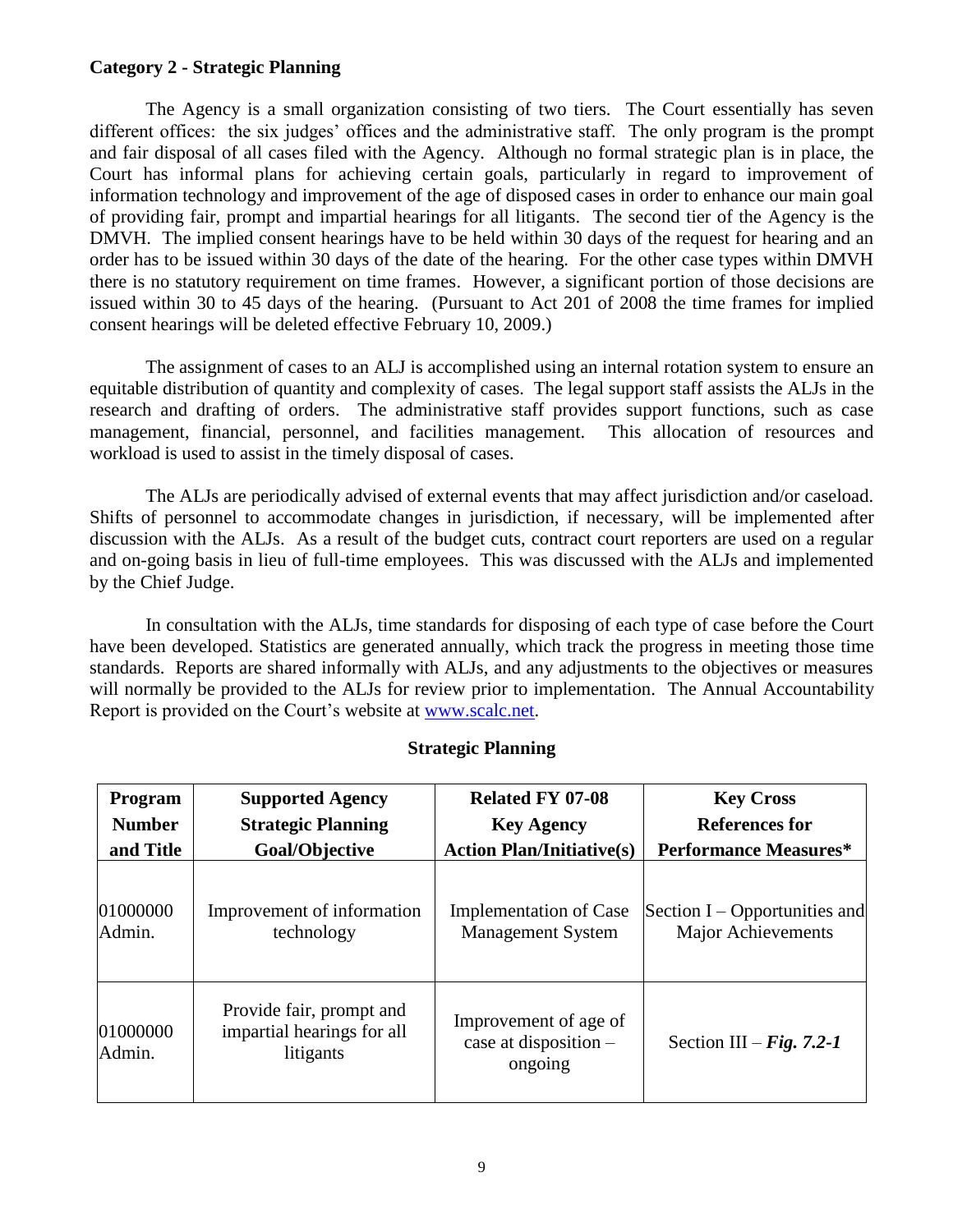### **Category 3 - Customer Focus**

The Agency's key customers are the litigants who bring cases before an ALJ or a DMVH Hearing Officer. The litigants include individuals, business entities, and their attorneys, as well as state and local governmental agencies and their attorneys. Ultimately, the public at large has a stake in the Agency's caseload as it offers a checks-and-balances effect on the exercise of the state's regulatory authority, typically to issue licenses and permits.

As cases are filed with the Court, litigants and their attorneys are identified. The needs and requirements of the customers have been discussed in staff meetings, ALJ meetings and with the Standing Rules Committee. Customers (representatives of litigant groups) have been represented on the initial advisory committee created to draft proposed rules of procedure for the Court, and the permanent Standing Rules Committee (which consists primarily of attorneys from across the state). The drafting of Rules of Procedure is the primary process in addressing litigants' needs and expectations. Most often, the input from customers is translated into a new rule or amendment to an existing rule or procedure.

Regular input from the Standing Rules Committee assists the Court in refining its procedural rules and in meeting its customers' needs and concerns. Input is also obtained from professional associations such as the South Carolina Bar, the South Carolina Administrative and Regulatory Law Association, the South Carolina Association of Certified Public Accountants, as well as continuing legal education programs. Sometimes the information may be provided in the context of an individual case that illustrates a need for amending a rule or policy. Informal feedback is encouraged and received from agencies, departments and attorneys. The DMVH promulgated rules regarding their procedures with input from various agencies and attorneys.

Receiving input from affected customers is valuable and helps ensure a successful operation. Typically, this is done by receiving and discussing informal feedback from the litigants. The ALJs, Hearing Officers and staff develop professional relationships with agency heads, attorneys who practice before the Agency, individuals who are not represented by attorneys and other groups such as county assessors who have appeared in cases before the Court. One particular distinction among the customers of the Agency is that some are represented by attorneys and others represent themselves (referred to as pro se litigants). The Agency is very aware of the needs of those who are unrepresented and ALC Rule 10 addresses those needs.

#### **Category 4 – Measurement, Analysis and Knowledge Management**

The Clerk's Office recommends two measures – the "Age of Disposed Cases Report" and "Workload Report" (See *Fig. 7.2-1* to *Fig. 7.2-3*) – for use by the Agency to determine success in disposing of cases promptly. These measures are two of the most commonly used statistics by states' civil courts, as reported by the National Center for State Courts.

The Clerk's Office is responsible for maintaining the Court's official File Book, which also serves as the database of case information, and is used to generate reports. The data is audited on a random, but periodic basis. Also, the ALJs' offices receive weekly reports on pending cases that are used to verify accuracy of case information. The DMVH Administrator maintains the official File Book for the DMVH for use in the same manner. All the data is maintained for the Agency's overall caseload and reporting information.

The workload report is used to maintain the system of grouping case types for purposes of assigning cases to the ALJs. The even distribution of case assignments by the Chief Judge to the ALJs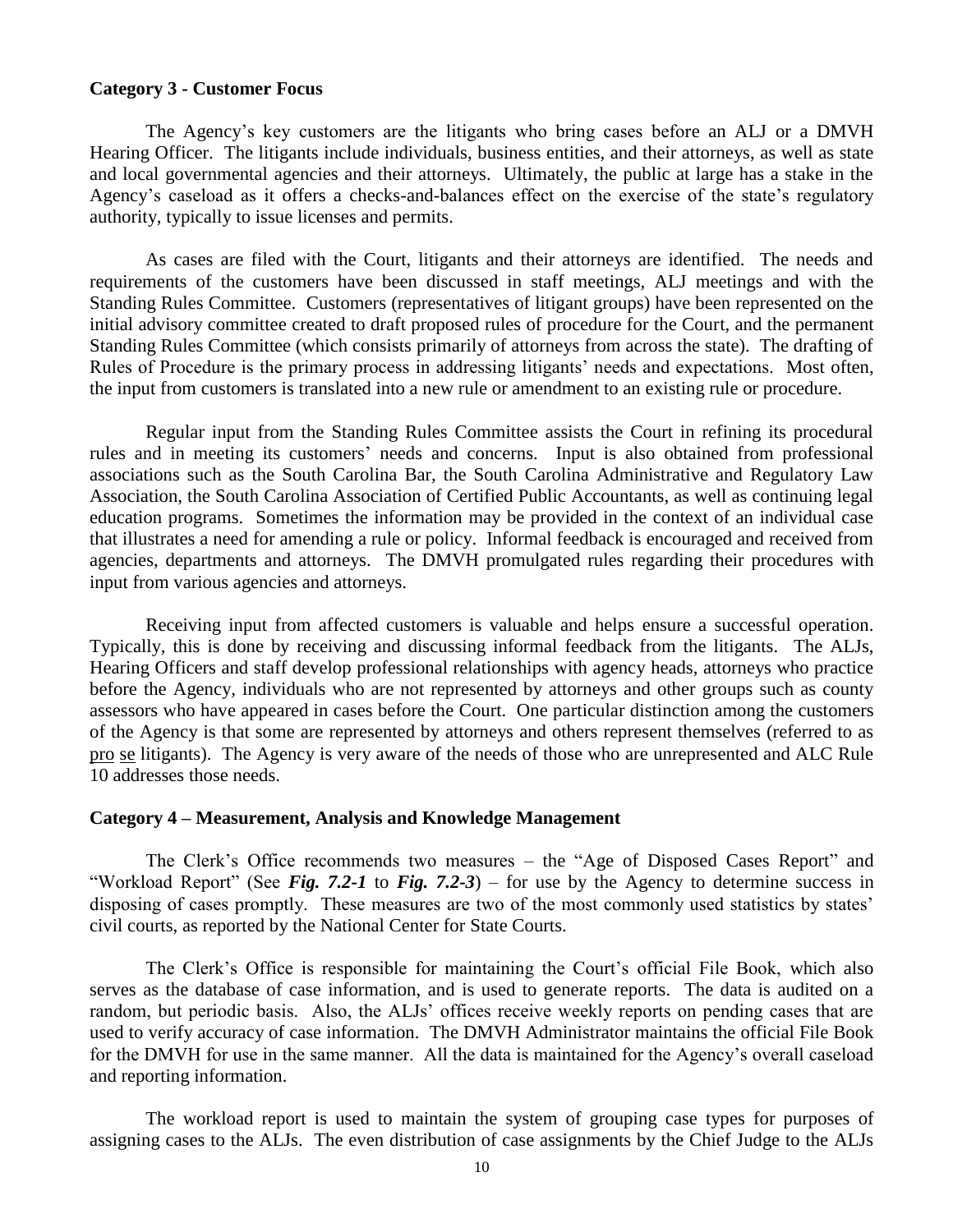is not only fair, but it also allows for the most efficient balancing of workload to get the maximum number of cases disposed of in the shortest amount of time. The age of disposed cases report is also useful in identifying case types that require more time for disposition so that different procedures might be considered to improve efficiency.

In addition to the two key performance measures, the Agency maintains an in-house electronic directory of all its issued decisions. This database provides the best method of collection and maintenance of organizational knowledge. Although most cases have their own individual facts, the ALJs, Hearing Officers and staff can share research and knowledge by reviewing previously issued decisions with similar legal questions.

Because there are few other courts or agencies in South Carolina, if any, structured the same as our Agency, very little relevant data exists. The most useful comparative data is historical, from prior year reports of the Agency's workload. However, the Court does review relative information and best practices from other states that have a central panel, or office of administrative hearings, similar to the Agency.

### **Category 5 - Human Resource Focus**

The success of the Agency in achieving its mission and goals is contingent on its staff meeting their full potential. By responding to the individual and professional needs of the staff through continuing education, staff training and professional development, the Agency is able to accomplish its mission and achieve its goals. Managers recommend and encourage staff to attend pertinent training and continuing educational courses to enhance their knowledge and capabilities for job growth and excellence in performance.

New employee orientation and training is required for the varying responsibilities of the Agency. The Business Office is responsible for administering employee orientation, the safety policy and training and benefit counseling. All ALJs, Hearing Officers and staff receive orientation, training, and counseling based on their needs, skills and abilities.

For the past several years, the court has used an informal approach to performance appraisals. Prior to that, the Court utilized formal performance appraisals to build and maintain professionalism, knowledge, skills, and abilities of the staff. After research and comparison to performance appraisals and reviews utilized by other courts across the country, the Court modified its previous appraisal forms and created a new process. The intent was to enhance employee satisfaction, growth and accountability. The ALJs, Clerk, General Counsel and Director of Finance and Personnel have one on one contact with the person(s) they supervise daily and each provides feedback regarding strengths and weaknesses and suggestions for improvement. Evaluation, input, and feedback between the supervisor and employee establish a means for performance requirements that develop success criteria for each duty.

The Agency follows the safety standards set by the Office of General Services. Employees are given a safety plan in their orientation packets and are asked to stay abreast of updates and policy changes. New or changed safety policies are provided to each employee as they are adopted. A monitored, secured office environment helps maintain a high standard for a safe and healthy work environment.

The ALJs, Hearing Officers and employees are encouraged to attend functions sponsored by professional organizations such as the South Carolina Bar and the South Carolina Administrative and Regulatory Law Association. Non-legal employees are active in professional organizations such as the South Carolina Agency Directors Association, the South Carolina Government Finance Officers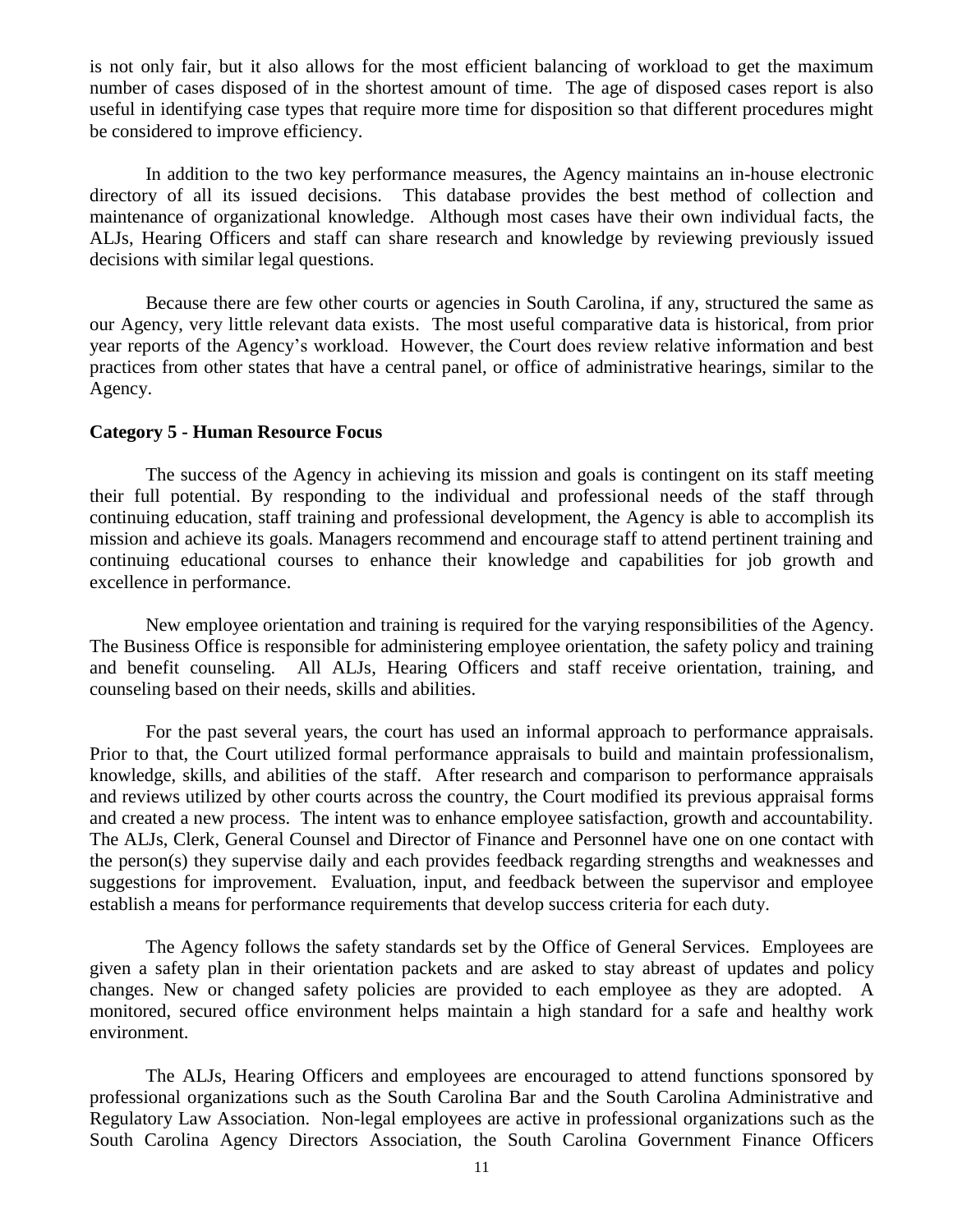Association, and the South Carolina Administrative and Regulatory Law Association. The ALJs and/or staff have participated in leadership development programs such as the South Carolina Executive Institute and the Certified Public Managers Program. The Agency employees are encouraged to be active in various religious and civic organizations of their choice and many participate in the United Way campaign.

### **Category 6 - Process Management**

The typical life cycle for a case before the Agency has four phases: the initial filing and processing phase, the pre-hearing phase, the hearing phase, and the order-writing phase. Most of the factors influencing these four processes are defined by the Court's procedural rules. The review and/or amendment of these rules are usually drafted and recommended by the Standing Rules Committee, reviewed by the ALJs, and then submitted to the General Assembly for approval. Rules specific to the DMVH were submitted for promulgation during the 2007 Session of the General Assembly.

Each of the four phases of a case's life cycle affects the amount of time needed to dispose of a case. The ALJs' staff, Clerk's Office staff, and the DMVH staff work diligently to minimize any unnecessary delay during each of the four phases.

The single most important support process involves the use of the Court's staff and legal resources. The General Counsel and Clerk provide a valuable support process in providing an historical perspective on current procedural issues faced by the Agency. Periodically, various strategies for optimally using the General Counsel's Office and the law clerk positions have been considered and tested. From time to time, legal research software has been updated to take advantage of new technology.

To improve performance for contractor interactions, the Court has developed instructions for the use of contract reporters for hearings. These procedures have been developed to maximize the benefits derived from this arrangement. Also, the Clerk's Office is in constant contact with the contract reporters and their office to monitor their needs in order to maximize their performance. The hearings conducted by the DMVH Hearing Officers are recorded, and if requested or appealed to the Court, contract reporters are used for the transcription.

### **Category 7 – Business Results**

Since the primary mission of the Court is to seek the prompt disposal of cases, the "Age of Disposed Cases Report" (*Fig. 7.2-1*) is the best available measurement of attempts to satisfy customer expectations.

During FY 2007-08, twenty-eight specific case types were tracked for the Court and ten case types for the DMVH. The twenty-eight case types are divided into four categories, based upon complexity and normal length of time between the filing of a case to final disposition. For the case types included in "Category I", the objective is to dispose of most of these cases within 90 days, or to maintain an average age (between filing and disposition) of 90 days or less. In "Category II," the objective is 120 days and, in "Category III," the objective is 180 days. "Category IV" includes only inmate grievance appeals from the Department of Corrections and the objective is 120 days. The "Age of Disposed Cases Report" indicates for each case type and category the total number of cases disposed, the average age of those cases at disposition, and the percentage of cases disposed within the suggested time frames. As with any adjudicatory process, there are legitimate reasons requiring additional time for processing cases to conclusion within the desired time frames, such as requests for continuances, lengthy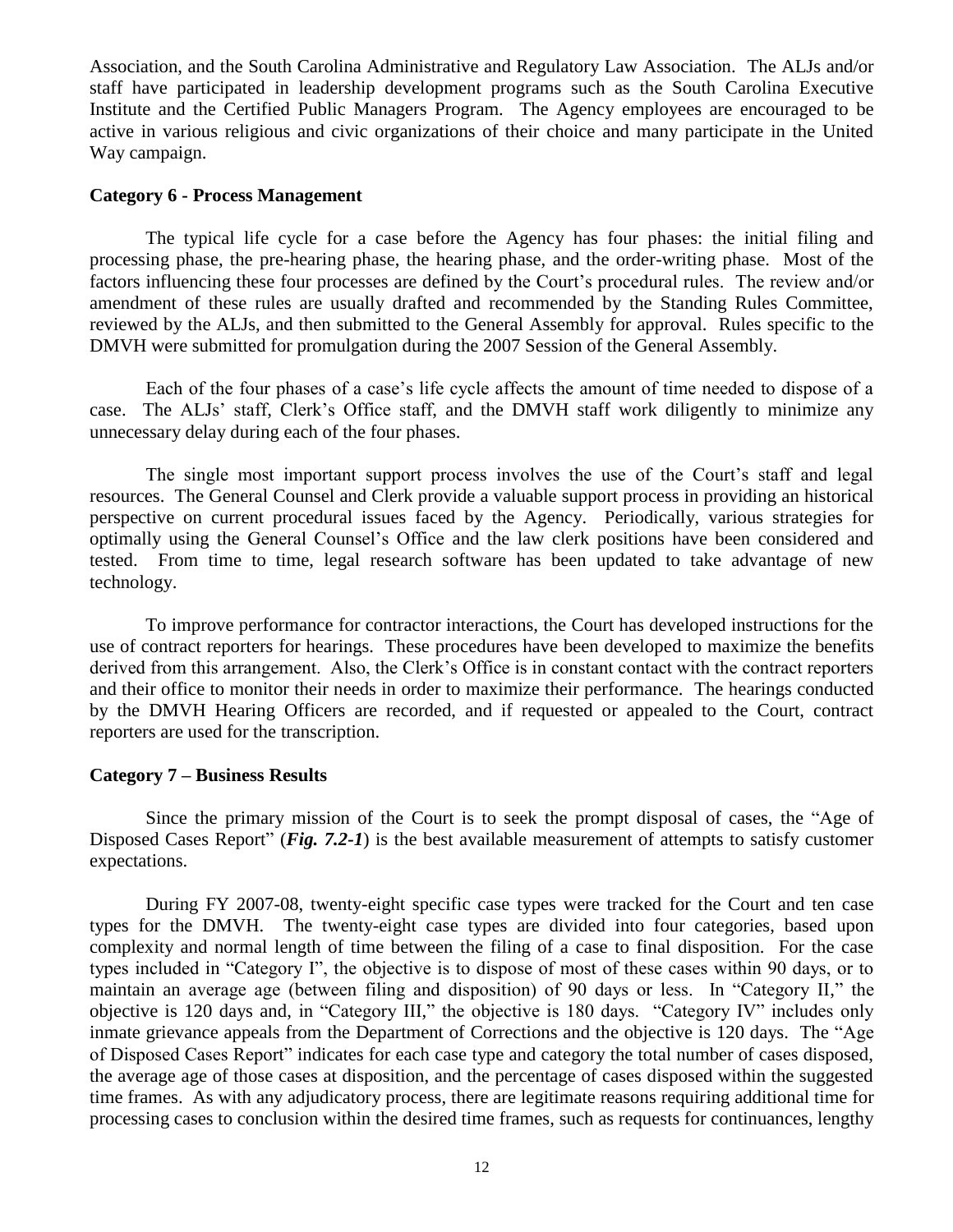discovery, complicated research efforts, motions, and other jurisdictional or procedural issues which might arise during the life of the case.

### *Fig. 7.2-1*

### **AGE OF DISPOSED CASES REPORT FOR THE COURT**

|                                                        | Disposed       | Total Cases Avg. Age at<br>Disposition | % Meeting<br>Objective |
|--------------------------------------------------------|----------------|----------------------------------------|------------------------|
| Category I Case Types: Objective = 90 Days             | 290            | 113                                    | 50                     |
| Insurance rate cases [DOI]                             | 1              | 248                                    | $\theta$               |
| Insurance agent application/disciplinary cases [DOI]   | 8              | 176                                    | 12.5                   |
| Wage disputes [LLR]                                    | 1              | 133                                    | $\boldsymbol{0}$       |
| Alcoholic beverage license applications/renewals [DOR] | 93             | 77                                     | 69                     |
| Alcoholic beverage license violations [DOR]            | 71             | 136                                    | 28                     |
| Concealable weapons permitting cases [SLED]            | 14             | 136                                    | 50                     |
| <b>Setoff Debt Collection [SETOFF]</b>                 | $\mathbf{1}$   | 131                                    | $\overline{0}$         |
| <b>Consumer Affairs [CA]</b>                           | 10             | 173                                    | 30                     |
| Injunctive relief hearings                             | 42             | 67                                     | 69                     |
| Public hearings for proposed regulations               | 30             | 73                                     | 73                     |
| Miscellaneous cases                                    | 19             | 218                                    | 11                     |
| Category II Case Types: Objective = 120 Days           | 208            | 253                                    | 23                     |
| Hunting/Fishing and Coastal Fisheries violations [DNR] | $-$            | $-$                                    | $-$                    |
| Boating under the influence                            | $\overline{2}$ | 132                                    | 50                     |
| Health licensing cases [DHEC]                          | 12             | 227                                    | 25                     |
| Outdoor advertising permits [DOT]                      | $\overline{2}$ | 50                                     | 100                    |
| Disadvantaged Business Enterprises/Displacement[DOT]   | 6              | 162                                    | 33                     |
| <b>Retirement Systems [RET]</b>                        | 17             | 216                                    | 35                     |
| Appeals from DMVH [DMVH]                               | 155            | 263                                    | 20                     |
| Appeals from professional licensing boards [LLR]       | 14             | 311                                    | 21                     |
| Category III Case Types: Objective = 180 Days          | 178            | 256                                    | 47                     |
| Certificate of need cases [DHEC]                       | 16             | 167                                    | 63                     |
| Environmental permitting cases [DHEC]                  | 29             | 376                                    | 41                     |
| <b>OCRM</b> cases [DHEC]                               | 37             | 258                                    | 54                     |
| Medicaid Appeals [HHS]                                 | 15             | 263                                    | 47                     |
| Bingo violations [DOR]                                 | $\overline{2}$ | 458                                    | $\overline{0}$         |
| State tax cases [DOR]                                  | 40             | 212                                    | 40                     |
| County property tax (real and personal) cases [DOR]    | 31             | 254                                    | 39                     |
| Appeals of day-care or foster care license revocations | 8              | 148                                    | 75                     |
| Category IV Case Types: Objective = 120 days           | 1235           | 243                                    | 51                     |
| Inmate grievances [DOC & PPPS]                         | 1235           | 243                                    | 51                     |
| <b>ALL CASE TYPES</b>                                  | 1911           | 226                                    | 44                     |
| <b>ALL CASE TYPES excluding inmate grievances</b>      | 676            | 194                                    | 41                     |

NOTE: DOI: Dept. of Insurance; LLR: Dept. of Labor, Licensing and Regulation; DNR: Dept. of Natural Resources; DOR: Dept. of Revenue; DHEC: Dept. of Health and Environmental Control; HHS: Dept. of Health and Human Services; DSS: Dept. of Social Services; SLED: State Law Enforcement Court; DOC: Department of Corrections; PPPS, Department of Probation, Parole and Pardon Services; RET: South Carolina Budget and Control Board, SC Retirement Systems; DMVH: Division of Motor Vehicle Hearings; CA: Department of Consumer Affairs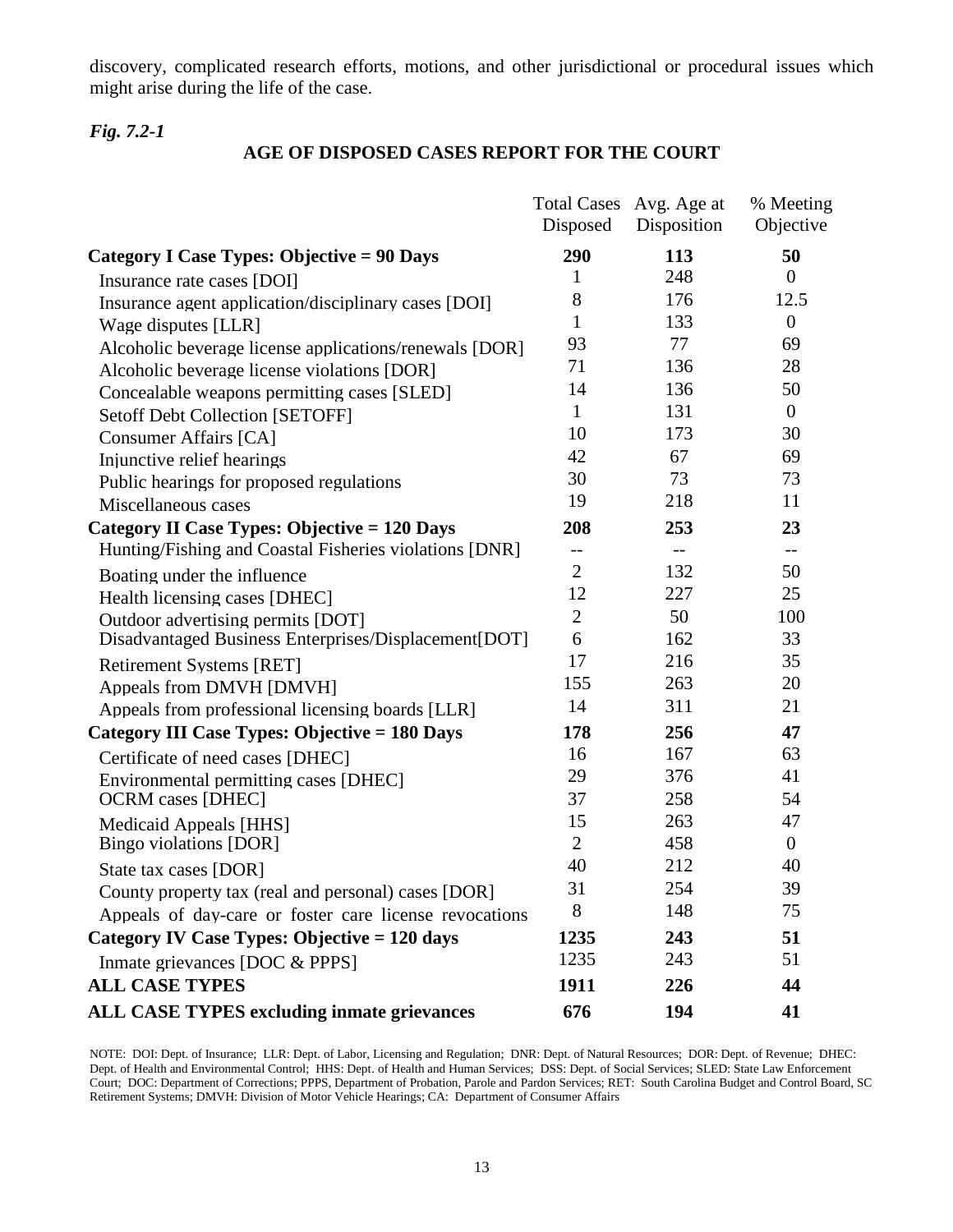The Court's percentage of total cases meeting the time standards for disposition remained relatively level at just under 70% in the first several years of operation. During FY 98-99 and FY 99-00 there was a slight dip in the percentage of cases timely disposed of due to the resignation of two ALJs. A further decrease is shown for FY 00-01 and FY 01-02 as a result of the inclusion of the inmate grievances as well as budget and staff reductions. The Court was at full capacity during FY 02-03 and FY 03-04, but there were back to back vacancies from FY 04-05 to FY 05-06, which was a contributing factor to another slight dip in the disposition time standards. In FY 06-07 the Court was back to full capacity. However, over the last several years, discovery issues and the motion practice in the more complex cases before the Court has grown extensively, which has contributed to the age of disposed cases remaining at its current percentage rate.

The two charts below compare the percentage of cases meeting the time standard for disposition from year to year. The first chart includes all inmate filings, but excludes them in the second chart.



### *Fig. 7.2-1a*

*Fig. 7.2-1b*

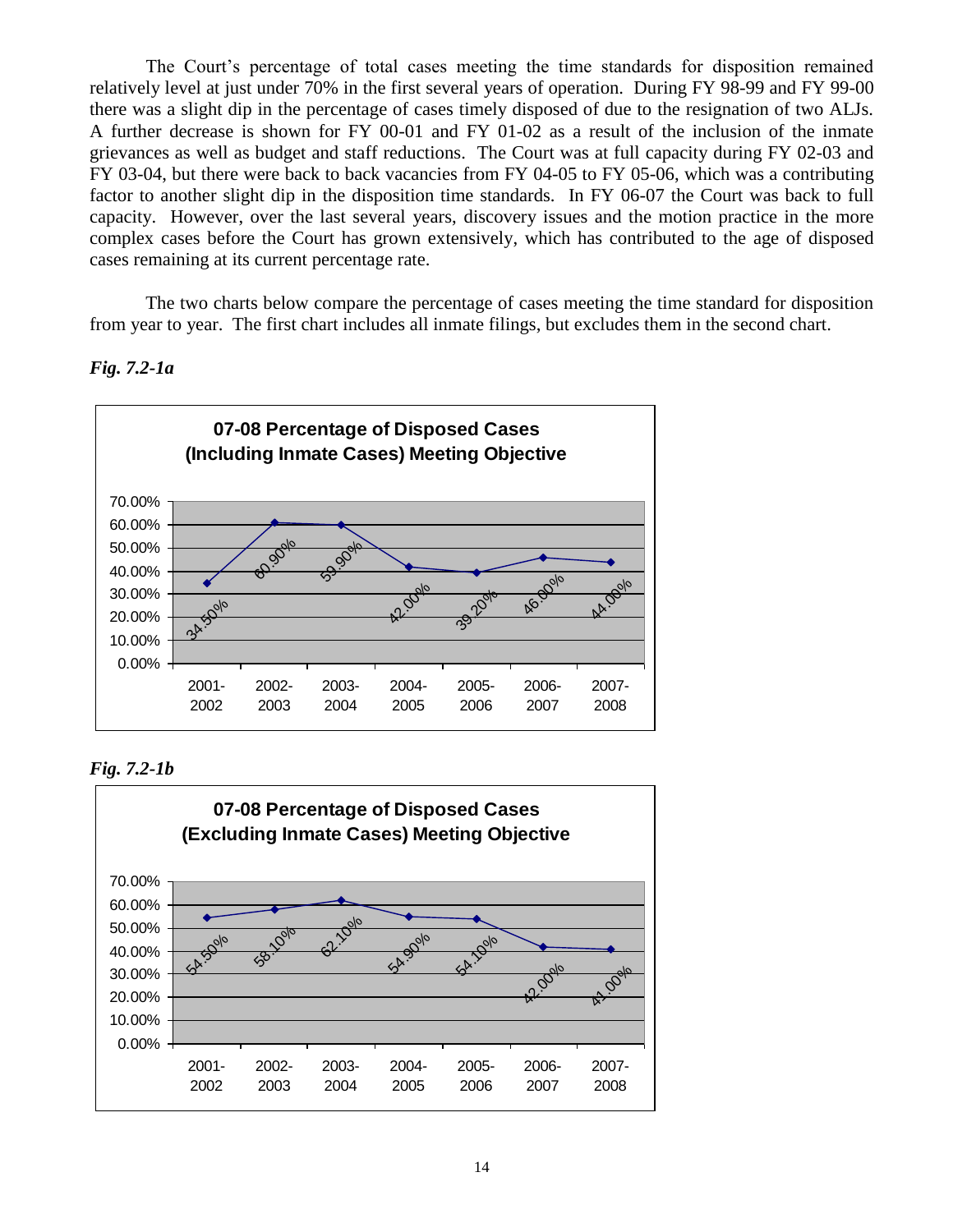The table and chart below compare for each fiscal year the number of cases filed with the Court, and the number of final decisions issued.

*Fig. 7.2-2*

|                              | <b>FILINGS</b>                                           |                                              |                                              | <b>FINAL DECISIONS</b>                                   |                                              |                                                  |
|------------------------------|----------------------------------------------------------|----------------------------------------------|----------------------------------------------|----------------------------------------------------------|----------------------------------------------|--------------------------------------------------|
| <b>FISCAL</b><br><b>YEAR</b> | ${}^*CCs$ ,<br>RHs, IJs,<br>and $\&$<br>other<br>appeals | <u>Al-</u><br>Shabazz/<br>Furtick<br>Appeals | <b>TOTAL</b><br><b>CASES</b><br><b>FILED</b> | ${}^*CCs$ ,<br>RHs, IJs,<br>and $\&$<br>other<br>appeals | <u>Al-</u><br>Shabazz/<br>Furtick<br>Appeals | <b>TOTAL</b><br><b>FINAL</b><br><b>DECISIONS</b> |
| <b>FY 01-02</b>              | 572                                                      | 1,139                                        | 1,711                                        | 602                                                      | 1,863                                        | 2,465                                            |
| FY 02-03                     | 569                                                      | 1,114                                        | 1,683                                        | 558                                                      | 1,058                                        | 1,616                                            |
| FY 03-04                     | 477                                                      | 836                                          | 1,313                                        | 481                                                      | 860                                          | 1,341                                            |
| FY 04-05                     | 479                                                      | 933                                          | 1,412                                        | 470                                                      | 628                                          | 1,098                                            |
| FY 05-06                     | 878                                                      | 1,454                                        | 2,332                                        | 534                                                      | 1,621                                        | 2,164                                            |
| FY 06-07                     | 668                                                      | 1,085                                        | 1,753                                        | 848                                                      | 1,266                                        | 2,114                                            |
| FY 07-08                     | 631                                                      | 1,179                                        | 1,810                                        | 676                                                      | 1,235                                        | 1,911                                            |

\*CC - Contested Cases, RH – Regulation Hearings, IJ - Injunctions



*Fig. 7.2-2a*